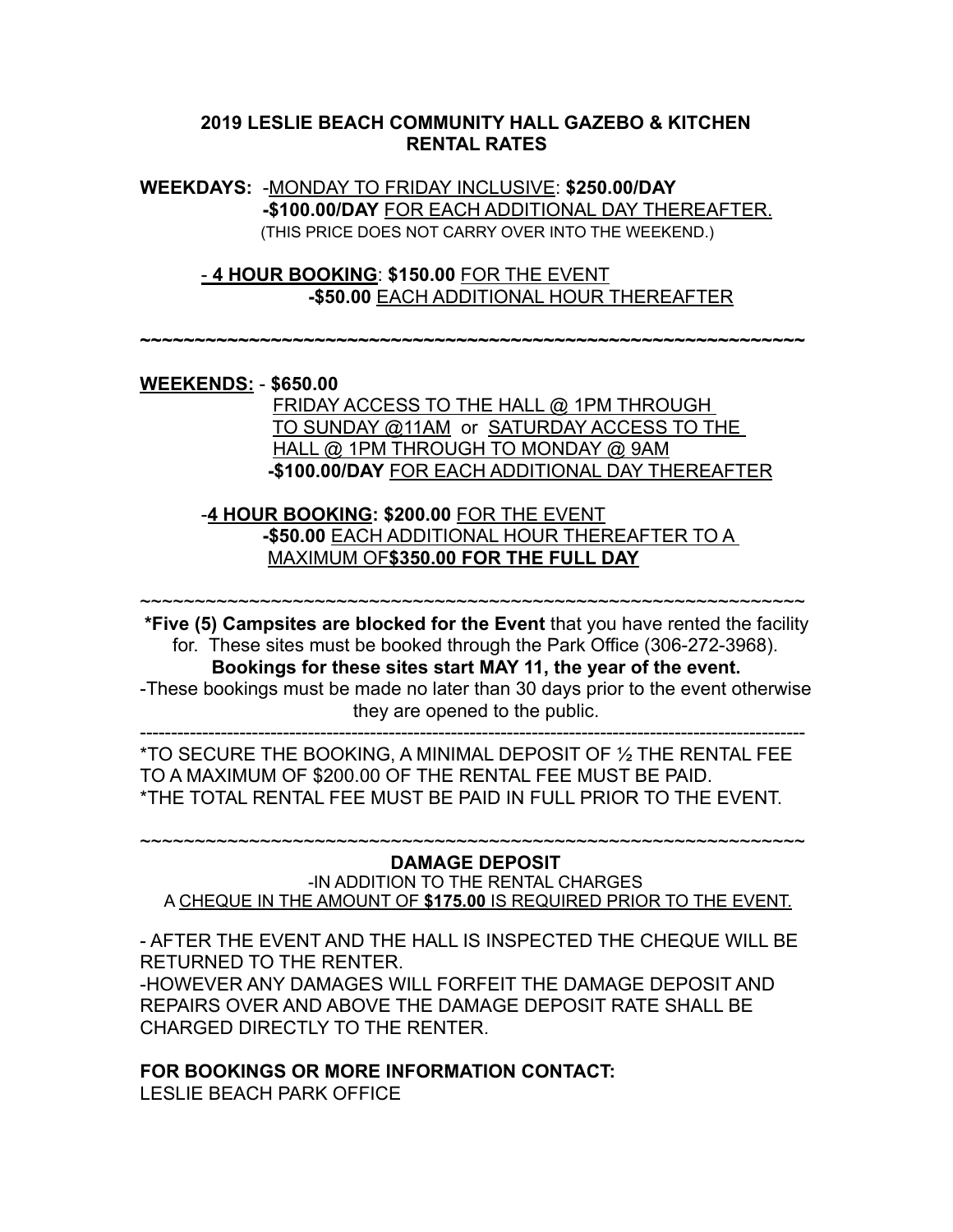PHONE: 1-306-272-3968 EMAIL: lesliebeachregionalpark@xplornet.com

### **LESLIE BEACH COMMUNITY CENTRE (HALL\*KITCHEN\*GAZEBO\*) "RULES & REGULATIONS" and some "OTHER THINGS TO KNOW"**

As per **BUILDING CODE**, the following is the **rated capacity of the hall** (only):

~Tables and Chairs: 126 persons

~Chairs only (Meeting Style) 140 persons

## **Decorations, Candles, Flames:**

~As per fire regulations - NO OPEN FLAMES ARE ALLOWED IN THE **CENTRE** 

 ~No decorations of any kind are to be hung from the ceiling or placed on the walls.

## **Smoking:**

~As per provincial law, all areas in the centre are NO SMOKING areas at all times.

# **Set Up and Clean Up:**

 **~**Setting up tables and chairs is the responsibility of the renter.

 ~The Centre must be left in the same state of cleanliness as before the event.

The Centre must be cleaned and vacated by 9AM of the day following the event.

# **OTHER THINGS TO KNOW:**

 ~If the red light is on in the Hallway above the entrances to the bathrooms, contacted the park office @ 306-272-3968 or call Ron @ 306-272-4473.

 ~Included in the hall rental are the following new items: \*A Sound System, Projector and Screen

## \*A Natural Gas BBQ

Any damage to this equipment, ALL COSTS will be the responsibility of the renter and the Damage Deposit will not be returned.

 ~Quiet Time @ Leslie Beach Regional Park is from 11PM to 7AM and since the Gazebo and outside surroundings of the Centre are in the Regional Park Boundaries for that reason renters must adhere to this.

~Private Party signage is available for renters to display at the Gazebo.

**~If an Alcohol Permit is required for the Gazebo and the Hall, you must APPLY ONLINE at least 30 days prior to the event, as this is a Special Permit which requires approval from Sask Liquor & Gaming.**  Contacts: